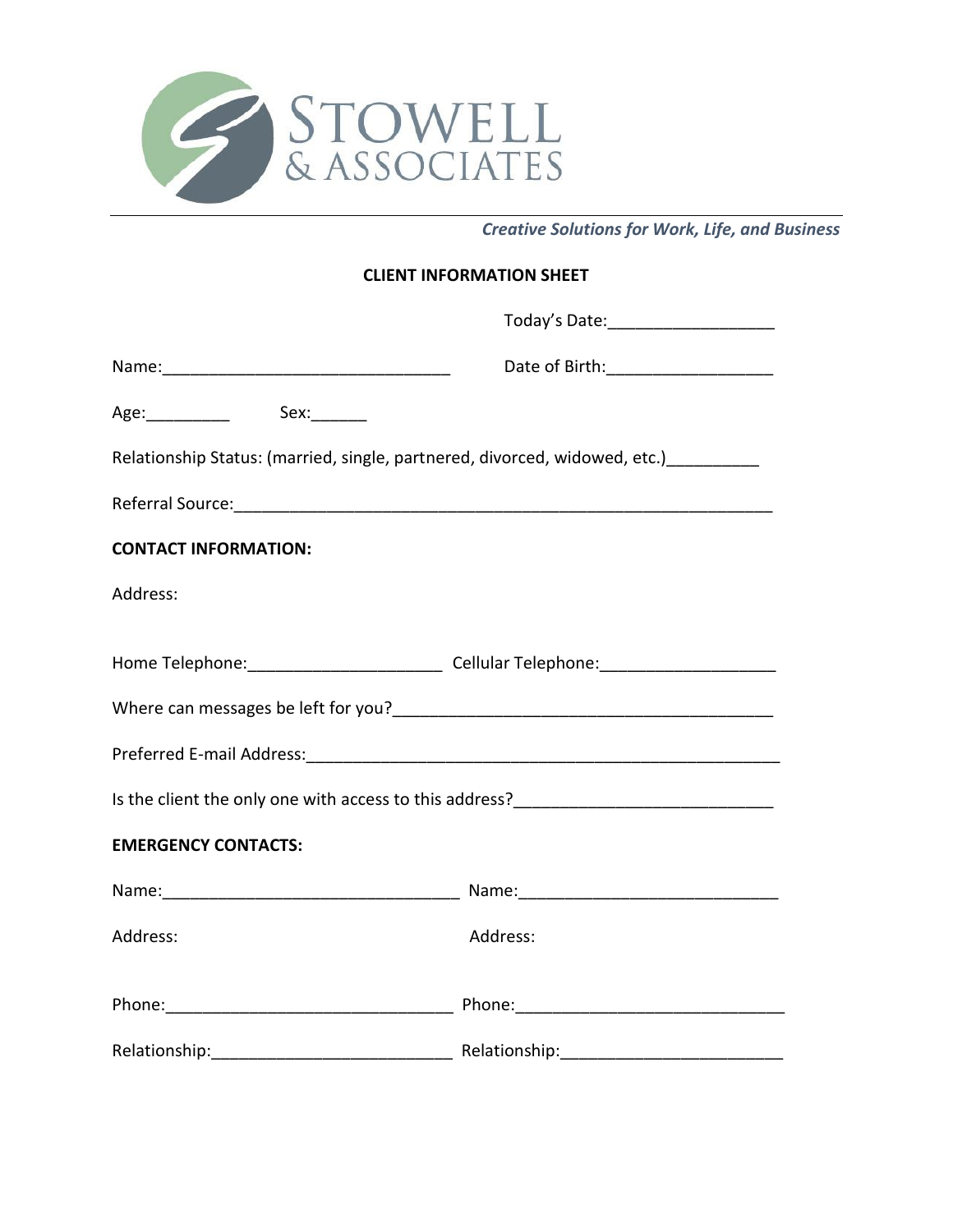### **EXPERIENCE WITH COUNSELING:**

| YESL_NO<br>Have you received career counseling in the past?                                               |
|-----------------------------------------------------------------------------------------------------------|
| If yes, describe:                                                                                         |
| Have you ever engaged in any other type of counseling (personal, marriage, etc.)? YES   NO                |
| If yes, please describe:                                                                                  |
|                                                                                                           |
|                                                                                                           |
| Have you suffered a loss in the last two years?<br>YES  <br>NO L                                          |
| If yes, please describe:                                                                                  |
|                                                                                                           |
| Has there been any significant change in your life in the past six months to a year? YES $\Box$ NO $\Box$ |
| If yes, please describe:                                                                                  |
|                                                                                                           |
|                                                                                                           |

# **FAMILY HISTORY:**

| Name: | Relationship: | Age: | Occupation: | Living (Y/N) |
|-------|---------------|------|-------------|--------------|
|       |               |      |             |              |
|       |               |      |             |              |
|       |               |      |             |              |
|       |               |      |             |              |
|       |               |      |             |              |
|       |               |      |             |              |
|       |               |      |             |              |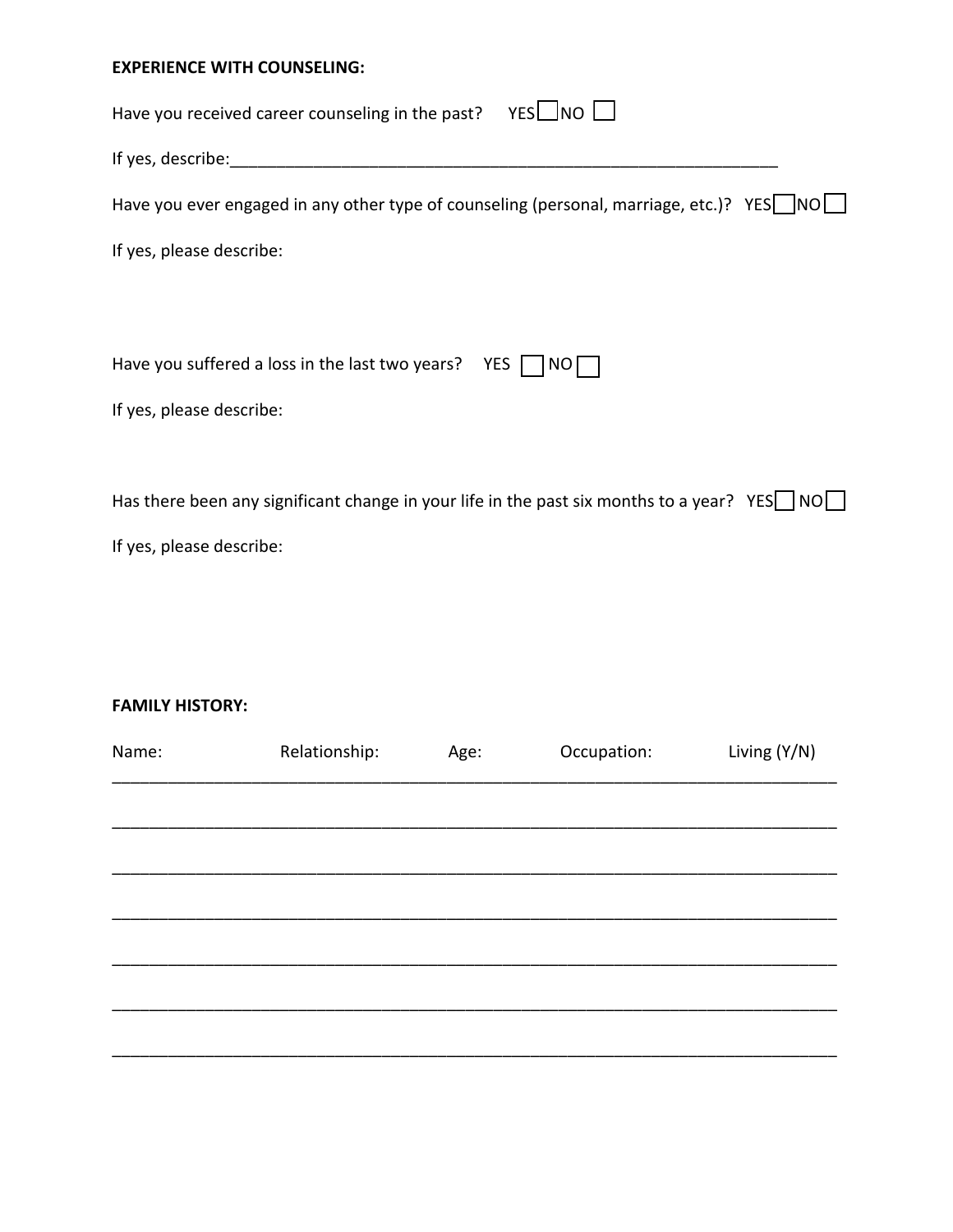# **EDUCATIONAL HISTORY:**

|                            | School | Degree Field | <b>YOG</b>            |  |
|----------------------------|--------|--------------|-----------------------|--|
|                            |        |              |                       |  |
|                            |        |              |                       |  |
|                            |        |              |                       |  |
|                            |        |              |                       |  |
| <b>EMPLOYMENT HISTORY:</b> |        |              |                       |  |
|                            |        |              |                       |  |
|                            |        |              |                       |  |
|                            |        |              | Length of Employment: |  |

#### **RECREATIONAL INFORMATION:**

What do you enjoy doing in your spare time (hobbies, interests, etc.)?

### **ADDITIONAL INFORMATION:**

What is your religious/spiritual affiliation?\_\_\_\_\_\_\_\_\_\_\_\_\_\_\_\_\_\_\_\_\_\_\_\_\_\_\_\_\_\_\_\_\_\_\_\_\_

What is your political affiliation, if any?<br>